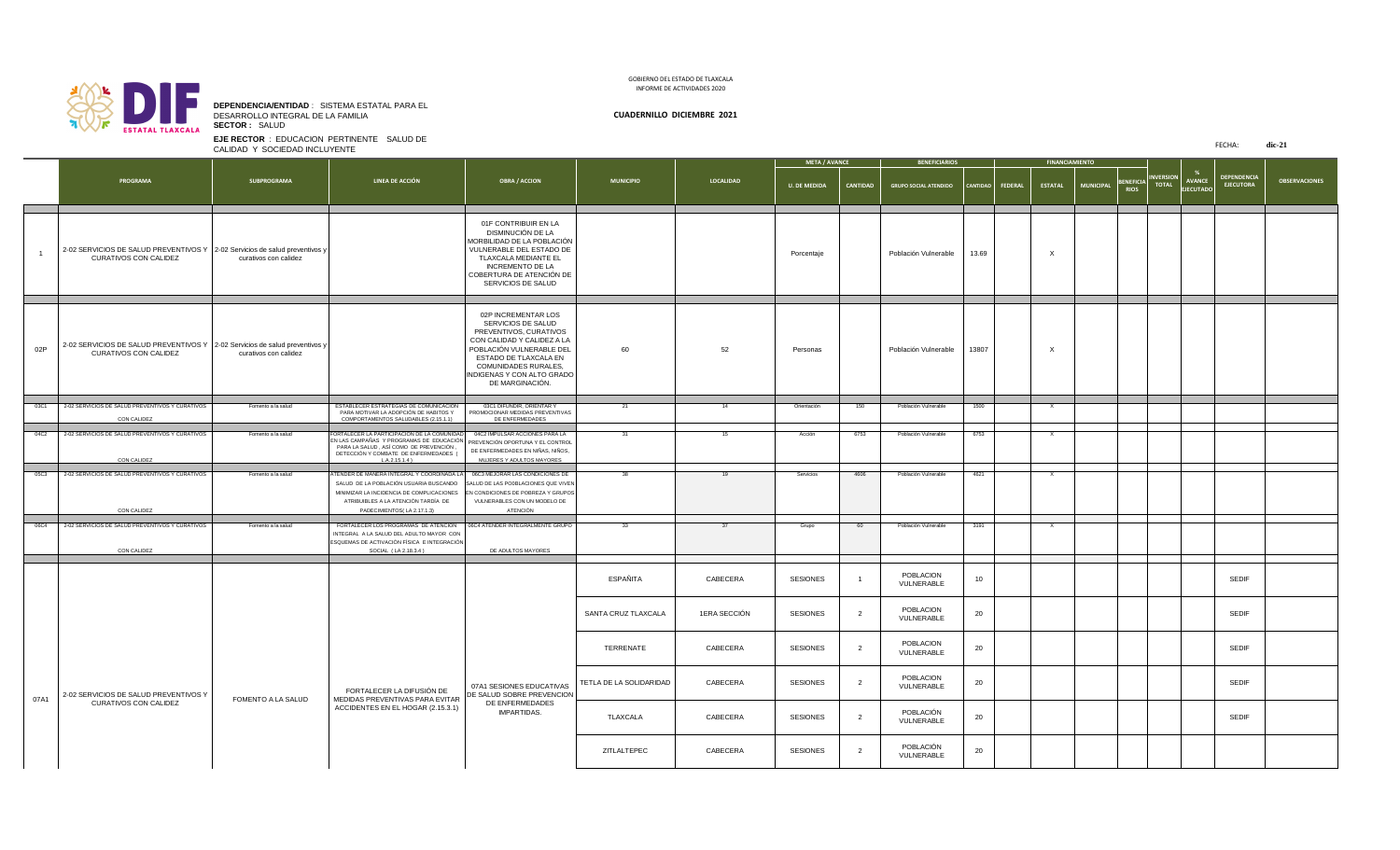|      |                                       |                           |                                                                                                                                                                 |                                                    |                         |                                      | <b>META / AVANCE</b> |                 | <b>BENEFICIARIOS</b>         |     |                  | <b>FINANCIAMIENTO</b> |                  |                                   |                                   |                                 |                      |
|------|---------------------------------------|---------------------------|-----------------------------------------------------------------------------------------------------------------------------------------------------------------|----------------------------------------------------|-------------------------|--------------------------------------|----------------------|-----------------|------------------------------|-----|------------------|-----------------------|------------------|-----------------------------------|-----------------------------------|---------------------------------|----------------------|
|      | <b>PROGRAMA</b>                       | <b>SUBPROGRAMA</b>        | <b>LINEA DE ACCIÓN</b>                                                                                                                                          | <b>OBRA / ACCION</b>                               | <b>MUNICIPIO</b>        | LOCALIDAD                            | <b>U. DE MEDIDA</b>  | <b>CANTIDAD</b> | <b>GRUPO SOCIAL ATENDIDO</b> |     | CANTIDAD FEDERAL | <b>ESTATAL</b>        | <b>MUNICIPAL</b> | BENEFICIA INVERSION<br>RIOS TOTAL | <b>AVANCE</b><br><b>EJECUTADO</b> | DEPENDENCIA<br><b>EJECUTORA</b> | <b>OBSERVACIONES</b> |
|      |                                       |                           |                                                                                                                                                                 |                                                    | XALTOCAN                | CABECERA                             | <b>SESIONES</b>      | $\overline{2}$  | POBLACIÓN<br>VULNERABLE      | 20  |                  |                       |                  |                                   |                                   |                                 |                      |
|      |                                       |                           |                                                                                                                                                                 |                                                    | YAHUQUEMECAN            | CABECERA                             | <b>SESIONES</b>      | $2^{\circ}$     | POBLACIÓN<br>VULNERABLE      | 20  |                  |                       |                  |                                   |                                   |                                 |                      |
|      |                                       |                           |                                                                                                                                                                 | <b>TOTALES</b>                                     |                         | $\mathbf{1}$                         | <b>TOTAL</b>         | 15              |                              | 150 |                  |                       |                  |                                   |                                   |                                 |                      |
|      |                                       |                           |                                                                                                                                                                 |                                                    | TETLA DE LA SOLIDARIDAD | <b>SAN FRANCISCO</b><br>ATEXCATZINCO | <b>PLATICAS</b>      |                 | ADOLESCENTES                 | 10  |                  |                       |                  |                                   |                                   | <b>SEDIF</b>                    |                      |
|      | 2-02 SERVICIOS DE SALUD PREVENTIVOS Y |                           | FORTALECER LA DIFUSIÓN DE                                                                                                                                       | 08A1 IMPLEMENTAR PLATICAS A<br>ADOLESCENTES SOBRE  | <b>TLAXCALA</b>         | CABECERA                             | <b>PLATICAS</b>      | $\overline{2}$  | ADOLESCENTES                 | 20  |                  |                       |                  |                                   |                                   | <b>SEDIF</b>                    |                      |
| 08A2 | <b>CURATIVOS CON CALIDEZ</b>          | <b>FOMENTO A LA SALUD</b> | MEDIDAS PREVENTIVAS PARA EVITAR<br>ACCIDENTES EN EL HOGAR (2.15.3.1)                                                                                            | PREVENCIÓN DE ACCIDENTES<br>EN EL HOGAR            | XALTOCAN                | CABECERA                             | <b>PLATICAS</b>      | $\sim$ 1        | <b>ADOLESCENTES</b>          | 10  |                  |                       |                  |                                   |                                   | <b>SEDIF</b>                    |                      |
|      |                                       |                           |                                                                                                                                                                 |                                                    | YAHUQUEMECAN            | SANTA URSULA ZIMANTEPEC              | <b>PLATICAS</b>      |                 | ADOLESCENTES                 | 10  |                  |                       |                  |                                   |                                   | <b>SEDIF</b>                    |                      |
|      |                                       |                           |                                                                                                                                                                 | <b>TOTALES</b>                                     |                         |                                      |                      |                 |                              | 50  |                  |                       |                  |                                   |                                   |                                 |                      |
|      |                                       |                           |                                                                                                                                                                 |                                                    | ESPAÑITA                | SAN PEDRO MUÑOZTLA                   | <b>PRUEBAS</b>       | 5 <sup>5</sup>  | <b>MUJERES</b>               |     |                  |                       |                  |                                   |                                   | <b>SEDIF</b>                    |                      |
|      |                                       |                           |                                                                                                                                                                 |                                                    | SANTA CRUZ TLAXCALA     | 1RA SECCIÓN                          | <b>PRUEBAS</b>       | 9               | <b>MUJERES</b>               |     |                  |                       |                  |                                   |                                   | <b>SEDIF</b>                    |                      |
| 09A2 | 2-02 SERVICIOS DE SALUD PREVENTIVOS Y | <b>FOMENTO A LA SALUD</b> | FORTALECER LA PARTICIPACIÓN DE LA<br>COMUNIDAD EN LAS CAMPAÑAS Y 09A2 ATENDER A MUJERES CON<br><b>PROGRAMAS DE EDUCACIÓN PARA LA CITOLOGIAS CERVICO VAGINAL</b> |                                                    | TLAXCALA                | CABECERA                             | <b>PRUEBAS</b>       | 23              | <b>MUJERES</b>               | 23  |                  |                       |                  |                                   |                                   | <b>SEDIF</b>                    |                      |
|      | <b>CURATIVOS CON CALIDEZ</b>          |                           | SALUD, ASÍ COMO DE PREVENCIÓN,<br>DETECCIÓN Y COMBATE DE<br>ENFERMEDADES (L.A.2.15.1.4)                                                                         | PARA DETECTAR CANCER<br>CERVICO UTERINO Y MAMARIO. | ZITLALTEPEC             | CABECERA                             | <b>PRUEBAS</b>       | $\overline{7}$  | <b>MUJERES</b>               |     |                  |                       |                  |                                   |                                   | <b>SEDIF</b>                    |                      |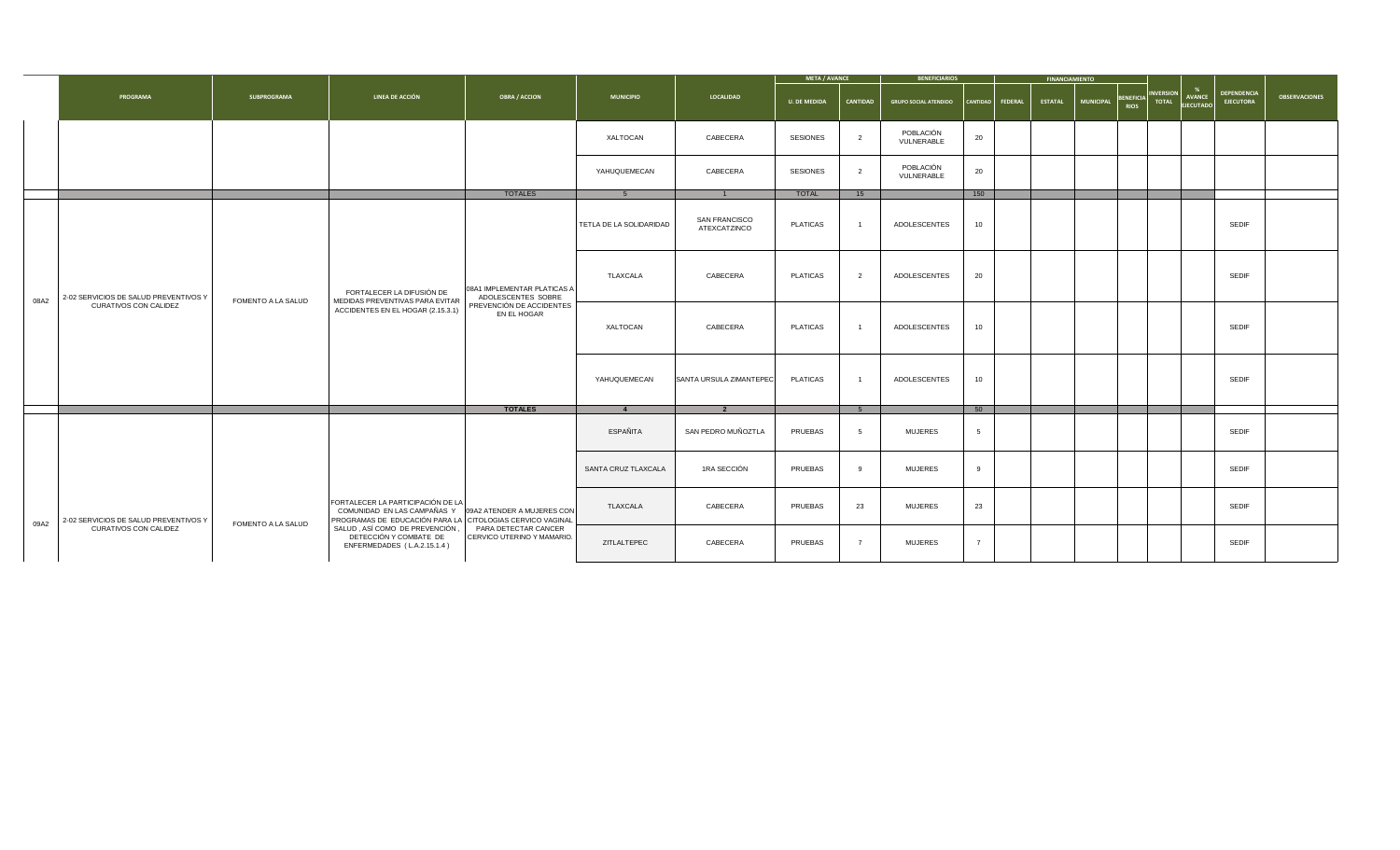|       |                                                                               |                           |                                                                                                                                  |                                                                           |                     |                                      | <b>META / AVANCE</b> |                 | <b>BENEFICIARIOS</b>             |                |                    | <b>FINANCIAMIENTO</b> |                                            |                                                          |                                        |                      |
|-------|-------------------------------------------------------------------------------|---------------------------|----------------------------------------------------------------------------------------------------------------------------------|---------------------------------------------------------------------------|---------------------|--------------------------------------|----------------------|-----------------|----------------------------------|----------------|--------------------|-----------------------|--------------------------------------------|----------------------------------------------------------|----------------------------------------|----------------------|
|       | <b>PROGRAMA</b>                                                               | <b>SUBPROGRAMA</b>        | LINEA DE ACCIÓN                                                                                                                  | <b>OBRA / ACCION</b>                                                      | <b>MUNICIPIO</b>    | <b>LOCALIDAD</b>                     | <b>U. DE MEDIDA</b>  | <b>CANTIDAD</b> | <b>GRUPO SOCIAL ATENDIDO</b>     |                | CANTIDAD   FEDERAL | <b>ESTATAL</b>        | BENEFICIA <sup>"</sup><br><b>MUNICIPAL</b> | INVERSION <br><b>AVANCE</b><br><b>TOTAL</b><br>EJECUTADO | <b>DEPENDENCIA</b><br><b>EJECUTORA</b> | <b>OBSERVACIONES</b> |
|       |                                                                               |                           |                                                                                                                                  |                                                                           | XALOSTOC            | ACTIPAC 1RA SECCIÓN                  | PRUEBAS              | 42              | <b>MUJERES</b>                   | 42             |                    |                       |                                            |                                                          | <b>SEDIF</b>                           |                      |
|       |                                                                               |                           |                                                                                                                                  |                                                                           | YAHUQUEMECAN        | CABECERA                             | PRUEBAS              | 14              | <b>MUJERES</b>                   | 14             |                    |                       |                                            |                                                          | <b>SEDIF</b>                           |                      |
|       |                                                                               |                           |                                                                                                                                  | <b>TOTALES</b>                                                            |                     |                                      | <b>TOTAL</b>         | 100             |                                  | 100            |                    |                       |                                            |                                                          |                                        |                      |
|       |                                                                               |                           |                                                                                                                                  |                                                                           | ESPAÑITA            | CABECERA                             | SOMATOMETRIA         | 30              | NIÑOS                            | 30             |                    |                       |                                            |                                                          | <b>SEDIF</b>                           |                      |
|       |                                                                               |                           |                                                                                                                                  |                                                                           | SANTA CRUZ TLAXCALA | <b>GUADALUPE TLACHCO</b>             | SOMATOMETRIA         | 30              | NIÑOS                            | 30             |                    |                       |                                            |                                                          | <b>SEDIF</b>                           |                      |
| 10A2  | 2-02 SERVICIOS DE SALUD PREVENTIVOS Y                                         | <b>FOMENTO A LA SALUD</b> | FORTALECER LAS ACCIONES DE<br>PREVENCIÓN Y CONTROL DEL                                                                           | 10A2 VIGILAR EL ESTADO<br>NUTRICIONAL DE LOS<br>MENORES DE 5 AÑOS DE EDAD | TLAXCALA            | CABECERA                             | SOMATOMETRIA         | 20              | NIÑOS                            | 20             |                    |                       |                                            |                                                          | <b>SEDIF</b>                           |                      |
|       | <b>CURATIVOS CON CALIDEZ</b>                                                  |                           | SOBREPESO Y OBESIDAD DESDE LOS<br>PRIMEROS AÑOS DE VIDA (L.A.2.15.2.4)                                                           | MEDIANTE SOMATOMETRIAS<br>RELIZADAS.                                      | XALOSTOC            | VELAZCO                              | SOMATOMETRIA         | 90              | NIÑOS                            | 90             |                    |                       |                                            |                                                          | <b>SEDIF</b>                           |                      |
|       |                                                                               |                           |                                                                                                                                  |                                                                           | XALTOCAN            | CABECERA                             | SOMATOMETRIA         | 30              | NIÑOS                            | 30             |                    |                       |                                            |                                                          | <b>SEDIF</b>                           |                      |
|       |                                                                               |                           |                                                                                                                                  |                                                                           | YAHUQUEMECAN        | SANTA URSULA ZIMANTEPEC SOMATOMETRIA |                      | 50              | NIÑOS                            | 50             |                    |                       |                                            |                                                          | <b>SEDIF</b>                           |                      |
|       |                                                                               |                           |                                                                                                                                  |                                                                           |                     | ્ર                                   |                      | 250             |                                  | 250            |                    |                       |                                            |                                                          |                                        |                      |
|       |                                                                               |                           |                                                                                                                                  |                                                                           | ESPAÑITA            | CABECERA                             | <b>PRUEBA</b>        |                 | <b>HOMBRES</b>                   | $\overline{7}$ |                    |                       |                                            |                                                          | <b>SEDIF</b>                           |                      |
|       |                                                                               |                           | FORTALECER LAS ACCIONES PARA LA                                                                                                  |                                                                           | SANTA CRUZ TLAXCALA | <b>GUADALUPE TLACHCO</b>             | <b>PRUEBA</b>        | 15              | <b>HOMBRES</b>                   | 15             |                    |                       |                                            |                                                          | <b>SEDIF</b>                           |                      |
|       | 11A2a   2-02 SERVICIOS DE SALUD PREVENTIVOS Y<br><b>CURATIVOS CON CALIDEZ</b> | <b>FOMENTO A LA SALUD</b> | PREVENCIÓN, DETECCIÓN OPORTUNA 11A2a REALIZAR PRUEBAS DE<br>Y CONTROL DE LA DIABETES MELLITUS<br>Y SUS COMPLICACIONES EN MUJERES | <b>DIABETES MELLITUS A</b><br>(HOMBRES)                                   | TERRENATE           | CABECERA                             | <b>PRUEBA</b>        |                 | <b>HOMBRES</b>                   | 9              |                    |                       |                                            |                                                          | <b>SEDIF</b>                           |                      |
|       |                                                                               |                           | (LA 2.15.2.5)                                                                                                                    |                                                                           | ZITLALTEPEC         | CABECERA                             | <b>PRUEBA</b>        | 20              | <b>HOMBRES</b>                   | 20             |                    |                       |                                            |                                                          |                                        |                      |
|       |                                                                               |                           |                                                                                                                                  |                                                                           | XALTOCAN            | CABECERA                             | <b>PRUEBA</b>        |                 | <b>HOMBRES</b>                   | 9              |                    |                       |                                            |                                                          |                                        |                      |
|       |                                                                               |                           |                                                                                                                                  | <b>TOTALES</b>                                                            | ESPAÑITA            | CABECERA                             | <b>PRUEBA</b>        | 60<br>23        |                                  | 60<br>23       |                    |                       |                                            |                                                          | <b>SEDIF</b>                           |                      |
|       |                                                                               |                           |                                                                                                                                  |                                                                           | SANTA CRUZ TLAXCALA | <b>GUADALUPE TLACHCO</b>             | <b>PRUEBA</b>        | 20              | <b>MUJERES</b><br><b>MUJERES</b> | 20             |                    |                       |                                            |                                                          | <b>SEDIF</b>                           |                      |
|       |                                                                               |                           | FORTALECER LAS ACCIONES PARA LA                                                                                                  |                                                                           | TERRENATE           | CABECERA                             | <b>PRUEBA</b>        | 21              | <b>MUJERES</b>                   | 21             |                    |                       |                                            |                                                          | <b>SEDIF</b>                           |                      |
| 11A2b | 2-02 SERVICIOS DE SALUD PREVENTIVOS Y<br><b>CURATIVOS CON CALIDEZ</b>         | FOMENTO A LA SALUD        | PREVENCIÓN, DETECCIÓN OPORTUNA<br>Y CONTROL DE LA DIABETES MELLITUS<br>Y SUS COMPLICACIONES EN HOMBRES<br>(LA 2.15.2.5)          | 11A2b REALIZAR PRUEBAS DE<br><b>DIABETES MELLITUS A</b><br>(MUJERES)      | ZITLALTEPEC         | CABECERA                             | <b>PRUEBA</b>        | 30              | <b>MUJERES</b>                   | 30             |                    |                       |                                            |                                                          | <b>SEDIF</b>                           |                      |
|       |                                                                               |                           |                                                                                                                                  |                                                                           | XALOSTOC            | CABECERA                             | <b>PRUEBA</b>        | 13              | <b>MUJERES</b>                   | 13             |                    |                       |                                            |                                                          | <b>SEDIF</b>                           |                      |
|       |                                                                               |                           |                                                                                                                                  |                                                                           |                     |                                      |                      |                 |                                  |                |                    |                       |                                            |                                                          |                                        |                      |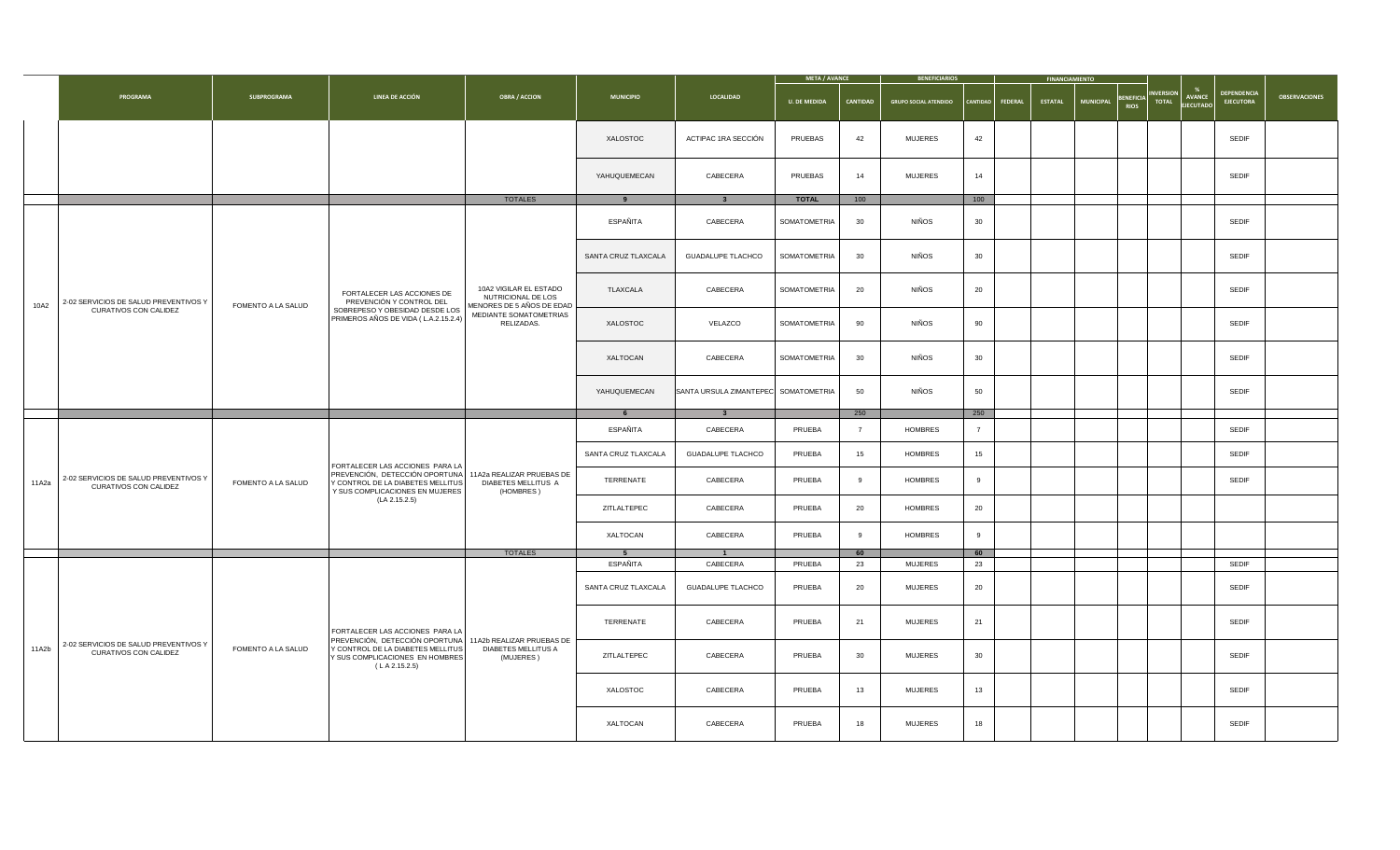|      |                                                                       |                           |                                                                                                                       |                                                                                                                             |                         |                                      | <b>META / AVANCE</b> |                 | <b>BENEFICIARIOS</b>                 |                    | <b>FINANCIAMIENTO</b> |                                                |                                                                       |                                        |                      |
|------|-----------------------------------------------------------------------|---------------------------|-----------------------------------------------------------------------------------------------------------------------|-----------------------------------------------------------------------------------------------------------------------------|-------------------------|--------------------------------------|----------------------|-----------------|--------------------------------------|--------------------|-----------------------|------------------------------------------------|-----------------------------------------------------------------------|----------------------------------------|----------------------|
|      | <b>PROGRAMA</b>                                                       | <b>SUBPROGRAMA</b>        | LINEA DE ACCIÓN                                                                                                       | <b>OBRA / ACCION</b>                                                                                                        | <b>MUNICIPIO</b>        | <b>LOCALIDAD</b>                     | <b>U. DE MEDIDA</b>  | <b>CANTIDAD</b> | <b>GRUPO SOCIAL ATENDIDO</b>         | CANTIDAD   FEDERAL | <b>ESTATAL</b>        | <b>BENEFICIA</b><br>  MUNICIPAL<br><b>RIOS</b> | <b>INVERSION</b><br><b>AVANCE</b><br><b>TOTAL</b><br><b>EJECUTADO</b> | <b>DEPENDENCIA</b><br><b>EJECUTORA</b> | <b>OBSERVACIONES</b> |
|      |                                                                       |                           |                                                                                                                       |                                                                                                                             | YAHUQUEMEHCAN           | CABECERA                             | <b>PRUEBA</b>        | 15              | <b>MUJERES</b>                       | 15                 |                       |                                                |                                                                       |                                        |                      |
|      |                                                                       |                           |                                                                                                                       | <b>TOTALES</b>                                                                                                              |                         |                                      |                      | 140             |                                      | 140                |                       |                                                |                                                                       |                                        |                      |
|      |                                                                       |                           |                                                                                                                       |                                                                                                                             | ESPAÑITA                | SAN PEDRO MUÑOZTLA                   | <b>MEDICION</b>      | 30              | POBLACION<br>VULNERABLE              | 30                 |                       |                                                |                                                                       | <b>SEDIF</b>                           |                      |
|      |                                                                       |                           |                                                                                                                       |                                                                                                                             | SANTA CRUZ GUADALUPE    | ASILO                                | <b>MEDICION</b>      | 35              | POBLACION<br>VULNERABLE              | 35                 |                       |                                                |                                                                       | <b>SEDIF</b>                           |                      |
|      |                                                                       |                           |                                                                                                                       |                                                                                                                             | TERRENATE               | CABECERA                             | <b>MEDICION</b>      | 30              | POBLACION<br>VULNERABLE              | 30                 |                       |                                                |                                                                       | <b>SEDIF</b>                           |                      |
| 12A2 | 2-02 SERVICIOS DE SALUD PREVENTIVOS Y                                 | <b>FOMENTO A LA SALUD</b> | FORTALECER LAS ACCIONES PARA LA<br>PREVENCIÓN, DETECCIÓN OPORTUNA                                                     | 12A2 FORTALECER LA<br>PREVENCIÓN DE<br>HIPERTENSIÓN ARTERIAL<br>MEDIANTE LA TOMA DE                                         | TETLA DE LA SOLIDARIDAD | 1RA SECCIÓN                          | <b>MEDICION</b>      | 23              | POBLACION<br>VULNERABLE              | 23                 |                       |                                                |                                                                       | <b>SEDIF</b>                           |                      |
|      | <b>CURATIVOS CON CALIDEZ</b>                                          |                           | Y CONTROL DE LA DIABETES MELLITUS<br>Y SUS COMPLICACIONES (LA 2.15.2.5)                                               | PRESIÓN ARTERIAL A<br>POBLACIÓN VULNERABLE                                                                                  | <b>TLAXCALA</b>         | CABECERA                             | <b>MEDICION</b>      | 120             | POBLACION<br>VULNERABLE<br>POBLACION | 120                |                       |                                                |                                                                       | <b>SEDIF</b>                           |                      |
|      |                                                                       |                           |                                                                                                                       | REALIZADA.                                                                                                                  | ZITLALTEPEC             | CABECERA                             | <b>MEDICION</b>      | 50              | VULNERABLE                           | 50                 |                       |                                                |                                                                       | <b>SEDIF</b>                           |                      |
|      |                                                                       |                           |                                                                                                                       |                                                                                                                             | XALOSTOC                | CABECERA                             | <b>MEDICION</b>      | 30              | POBLACION<br>VULNERABLE              | 30                 |                       |                                                |                                                                       | <b>SEDIF</b>                           |                      |
|      |                                                                       |                           |                                                                                                                       |                                                                                                                             | XALTOCAN                | CABECERA                             | <b>MEDICION</b>      | 27              | POBLACION<br>VULNERABLE              | 27                 |                       |                                                |                                                                       | <b>SEDIF</b>                           |                      |
|      |                                                                       |                           |                                                                                                                       |                                                                                                                             | YAHUQUEMEHCAN           | CABECERA                             | <b>MEDICION</b>      | 30              | POBLACION<br>VULNERABLE              | 30                 |                       |                                                |                                                                       |                                        |                      |
|      |                                                                       |                           |                                                                                                                       |                                                                                                                             |                         | $\overline{2}$                       |                      | 375             |                                      | 375                |                       |                                                |                                                                       |                                        |                      |
| 13A3 | 2-02 SERVICIOS DE SALUD PREVENTIVOS Y<br><b>CURATIVOS CON CALIDEZ</b> | <b>FOMENTO A LA SALUD</b> | FORTALECER EL SISTEMA DE<br>VIGILANCIA EPIDEMIOLOGICA Y<br>CONTROL DE ENFERMEDADES EN EL<br>ESTADO (2.15.2.1)         | 13A3 FORTALECER EL SISTEMA  <br>DE VIGILANCIA<br>EPIDEMIOLOGICA CON<br><b>INFORMES SOBRECASOS</b><br>NUEVOS DE ENFERMEDADES | <b>TLAXCALA</b>         | CABECERA                             | <b>INFORMES</b>      |                 |                                      |                    |                       |                                                |                                                                       | <b>SEDIF</b>                           |                      |
|      |                                                                       |                           |                                                                                                                       |                                                                                                                             |                         |                                      |                      |                 |                                      |                    |                       |                                                |                                                                       |                                        |                      |
|      |                                                                       |                           |                                                                                                                       |                                                                                                                             | ESPAÑITA                | CABECERA                             | <b>JORNADAS</b>      |                 | POBLACION<br>VULNERABLE              |                    |                       |                                                |                                                                       | <b>SEDIF</b>                           |                      |
|      |                                                                       |                           |                                                                                                                       |                                                                                                                             | HUAMANTLA               | <b>SAN LUCAS</b>                     | <b>JORNADAS</b>      |                 | <b>POBLACION</b><br>VULNERABLE       |                    |                       |                                                |                                                                       | <b>SEDIF</b>                           |                      |
|      |                                                                       |                           |                                                                                                                       |                                                                                                                             | NATIVITAS               | 1RA SECCIÓN                          | <b>JORNADAS</b>      |                 | POBLACION<br>VULNERABLE              |                    |                       |                                                |                                                                       | <b>SEDIF</b>                           |                      |
|      |                                                                       |                           |                                                                                                                       |                                                                                                                             | SANTA CRUZ TLAXCALA     | CABECERA                             | <b>JORNADAS</b>      |                 | POBLACION<br>VULNERABLE              |                    |                       |                                                |                                                                       | <b>SEDIF</b>                           |                      |
|      |                                                                       |                           | FORTALECER LOS PROGRAMAS DE                                                                                           | 14A3 REALIZAR JORNADAS DE                                                                                                   | TERRENATE               | CABECERA                             | JORNADAS             |                 | POBLACION<br>VULNERABLE              |                    |                       |                                                |                                                                       | <b>SEDIF</b>                           |                      |
| 14A3 | 2-02 SERVICIOS DE SALUD PREVENTIVOS Y<br><b>CURATIVOS CON CALIDEZ</b> | <b>FOMENTO A LA SALUD</b> | UNIDADES MEDICAS MOVILES PARA<br>AUMENTAR EL ACCESO A SERVICIOS<br>EN ZONAS RURALES<br>PARTICULARMENTE EN COMUNIDADES | SALUD EN UNIDADES MOVILES  <br>CON SERVICIOS INTEGALES EN  <br>ZONAS RURALES CON ALTA                                       |                         | <b>SAN FRANCISCO</b><br>ATEXCATZINCO | <b>JORNADAS</b>      |                 | POBLACION<br>VULNERABLE              |                    |                       |                                                |                                                                       | <b>SEDIF</b>                           |                      |
|      |                                                                       |                           | INDIGENAS Y APARTADAS (2.16.1.6)                                                                                      | MARGINACIÓN                                                                                                                 | <b>TETLA</b>            | CHIAUTZINCO                          | JORNADAS             |                 | POBLACION<br>VULNERABLE              |                    |                       |                                                |                                                                       | <b>SEDIF</b>                           |                      |
|      |                                                                       |                           |                                                                                                                       |                                                                                                                             | ZITLALTEPEC             | CABECERA                             | JORNADAS             |                 | POBLACION<br>VULNERABLE              |                    |                       |                                                |                                                                       | <b>SEDIF</b>                           |                      |
|      |                                                                       |                           |                                                                                                                       |                                                                                                                             | XALOSTOC                | <b>CABECERA</b>                      | JORNADAS             |                 | POBLACION<br>VULNERABLE              |                    |                       |                                                |                                                                       | <b>SEDIF</b>                           |                      |
|      |                                                                       |                           |                                                                                                                       |                                                                                                                             | XALTOCAN                | CABECERA                             | JORNADAS             |                 | POBLACION<br>VULNERABLE              |                    |                       |                                                |                                                                       | <b>SEDIF</b>                           |                      |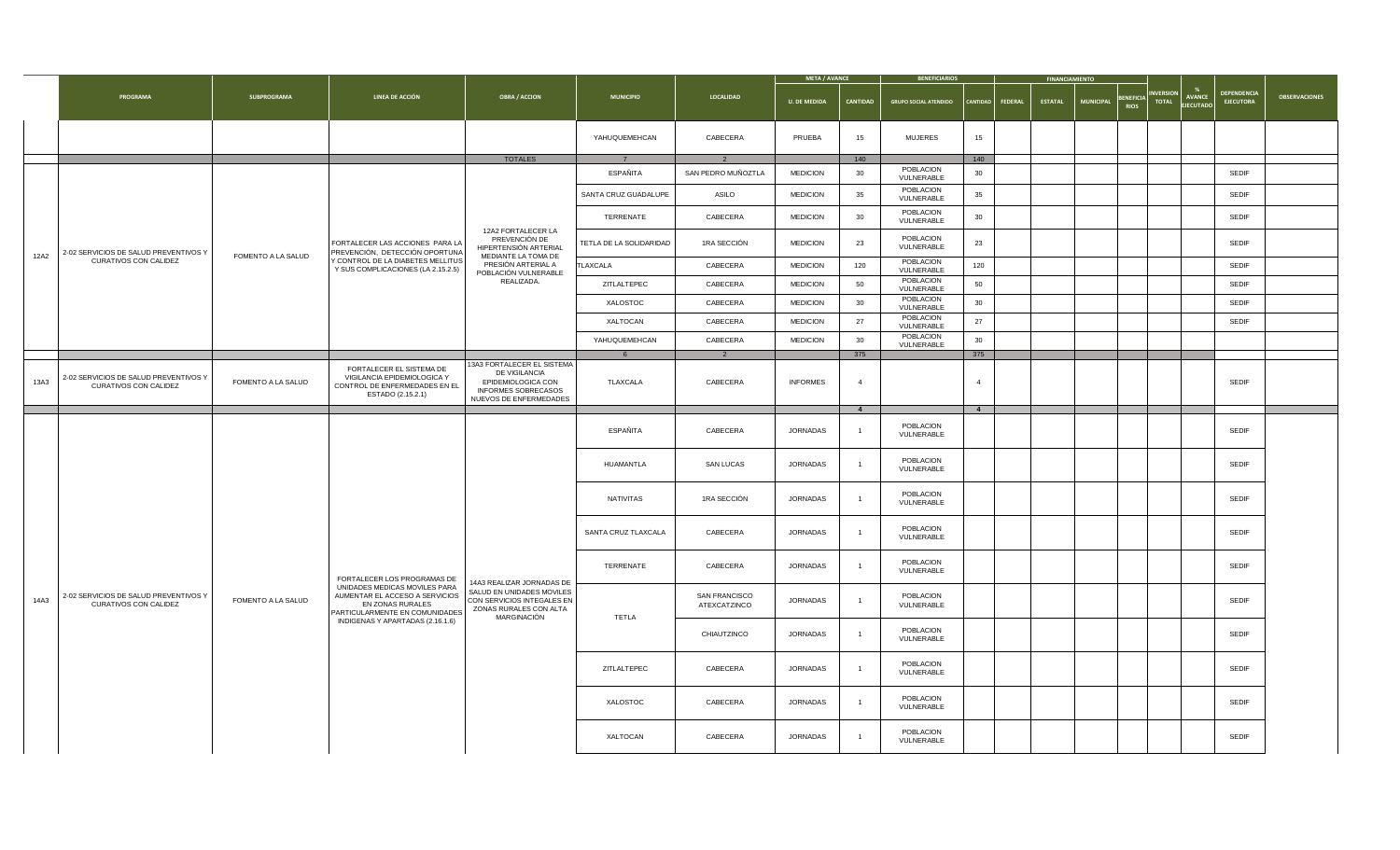|      |                                                                       |                    |                                                                                                                                                                                |                                                                                                 |                  |                                                     | <b>META / AVANCE</b> |                 | <b>BENEFICIARIOS</b>                       |                         | <b>FINANCIAMIENTO</b> |                     |                            |  |                                        |                      |
|------|-----------------------------------------------------------------------|--------------------|--------------------------------------------------------------------------------------------------------------------------------------------------------------------------------|-------------------------------------------------------------------------------------------------|------------------|-----------------------------------------------------|----------------------|-----------------|--------------------------------------------|-------------------------|-----------------------|---------------------|----------------------------|--|----------------------------------------|----------------------|
|      | <b>PROGRAMA</b>                                                       | <b>SUBPROGRAMA</b> | LINEA DE ACCIÓN                                                                                                                                                                | <b>OBRA / ACCION</b>                                                                            | <b>MUNICIPIO</b> | LOCALIDAD                                           | <b>U. DE MEDIDA</b>  | <b>CANTIDAD</b> | GRUPO SOCIAL ATENDIDO   CANTIDAD   FEDERAL |                         |                       | ESTATAL   MUNICIPAL | BENEFICIA INVERSION AVANCE |  | <b>DEPENDENCIA</b><br><b>EJECUTORA</b> | <b>OBSERVACIONES</b> |
|      |                                                                       |                    |                                                                                                                                                                                |                                                                                                 | YAHUQUEMEHCAN    | CABECERA                                            | JORNADAS             |                 | POBLACION<br>VULNERABLE                    |                         |                       |                     |                            |  | <b>SEDIF</b>                           |                      |
|      |                                                                       |                    |                                                                                                                                                                                |                                                                                                 | $9^{\circ}$      | $\overline{4}$                                      |                      | $-11$           |                                            | $\overline{\mathbf{0}}$ |                       |                     |                            |  |                                        |                      |
|      |                                                                       |                    |                                                                                                                                                                                |                                                                                                 | ESPAÑITA         | CABECERA                                            | CONSULTAS            | 38              | POBLACION<br>VULNERABLE                    | 38                      |                       |                     |                            |  | <b>SEDIF</b>                           |                      |
|      |                                                                       |                    |                                                                                                                                                                                |                                                                                                 |                  | <b>ASILO</b>                                        | CONSULTAS            | 23              | POBLACION<br>VULNERABLE                    | 23                      |                       |                     |                            |  | <b>SEDIF</b>                           |                      |
|      |                                                                       |                    |                                                                                                                                                                                |                                                                                                 | HUAMANTLA        | CABECERA                                            | CONSULTAS            | 15              | POBLACION<br>VULNERABLE                    | 15                      |                       |                     |                            |  | <b>SEDIF</b>                           |                      |
|      |                                                                       |                    |                                                                                                                                                                                |                                                                                                 | NATIVITAS        | CABECERA                                            | CONSULTAS            | 15              | POBLACION<br>VULNERABLE                    | 15                      |                       |                     |                            |  | <b>SEDIF</b>                           |                      |
|      |                                                                       |                    |                                                                                                                                                                                |                                                                                                 |                  | SANTA CRUZ TLAXCALA   GUADALUPE TLACHCO   CONSULTAS |                      | 31              | POBLACION<br>VULNERABLE                    | 31                      |                       |                     |                            |  | <b>SEDIF</b>                           |                      |
|      |                                                                       |                    |                                                                                                                                                                                |                                                                                                 | TERRENATE        | CABECERA                                            | CONSULTAS            | 31              | POBLACION<br>VULNERABLE                    | 31                      |                       |                     |                            |  | <b>SEDIF</b>                           |                      |
|      |                                                                       |                    |                                                                                                                                                                                |                                                                                                 | <b>TETLA</b>     | <b>SAN FRANCISCO</b><br>ATEXCATZINCO                | CONSULTAS            | 25              | POBLACION<br>VULNERABLE                    | 25                      |                       |                     |                            |  | <b>SEDIF</b>                           |                      |
| 15A3 | 2-02 SERVICIOS DE SALUD PREVENTIVOS Y<br><b>CURATIVOS CON CALIDEZ</b> | FOMENTO A LA SALUD | ATENDER DE MANERA INTEGRAL Y<br>COORDINADA LA SALUD DE LA<br>POBLACIÓN USUARIA BUSCANDO<br>MINIMIZAR LA INCIDENCIA DE<br>COMPLICACIONES ATRIBUIBLES A LA<br>ATENCIÓN TARDÍA DE | 15A3 OTORGAR CONSULTA<br>EXTERNA DE MEDICINA<br>GENERAL, ODONTOLOGÍA<br>NUTRICIÓN Y OPTOMETRIA. |                  | CHIAUTZINCO                                         | CONSULTAS            | 15              | POBLACION<br>VULNERABLE                    | 15                      |                       |                     |                            |  | <b>SEDIF</b>                           |                      |
|      |                                                                       |                    | PADECIMIENTOS(LA 2.17.1.3)                                                                                                                                                     |                                                                                                 | TLAXCALA         | CABECERA                                            | CONSULTAS            | 324             | POBLACION<br>VULNERABLE                    | 324                     |                       |                     |                            |  | <b>SEDIF</b>                           |                      |
|      |                                                                       |                    |                                                                                                                                                                                |                                                                                                 |                  | OCOTLAN                                             | CONSULTAS            |                 | POBLACION<br>VULNERABLE                    |                         |                       |                     |                            |  | <b>SEDIF</b>                           |                      |
|      |                                                                       |                    |                                                                                                                                                                                |                                                                                                 | ZITLALTEPEC      | CABECERA                                            | CONSULTAS            | 31              | POBLACION<br>VULNERABLE                    | 31                      |                       |                     |                            |  | <b>SEDIF</b>                           |                      |
|      |                                                                       |                    |                                                                                                                                                                                |                                                                                                 | XALOSTOC         | VELAZCO                                             | CONSULTAS            | 39              | POBLACION<br>VULNERABLE                    | 39                      |                       |                     |                            |  | <b>SEDIF</b>                           |                      |
|      |                                                                       |                    |                                                                                                                                                                                |                                                                                                 | XALTOCAN         | CABECERA                                            | CONSULTAS            | 59              | POBLACION<br>VULNERABLE                    | 59                      |                       |                     |                            |  | <b>SEDIF</b>                           |                      |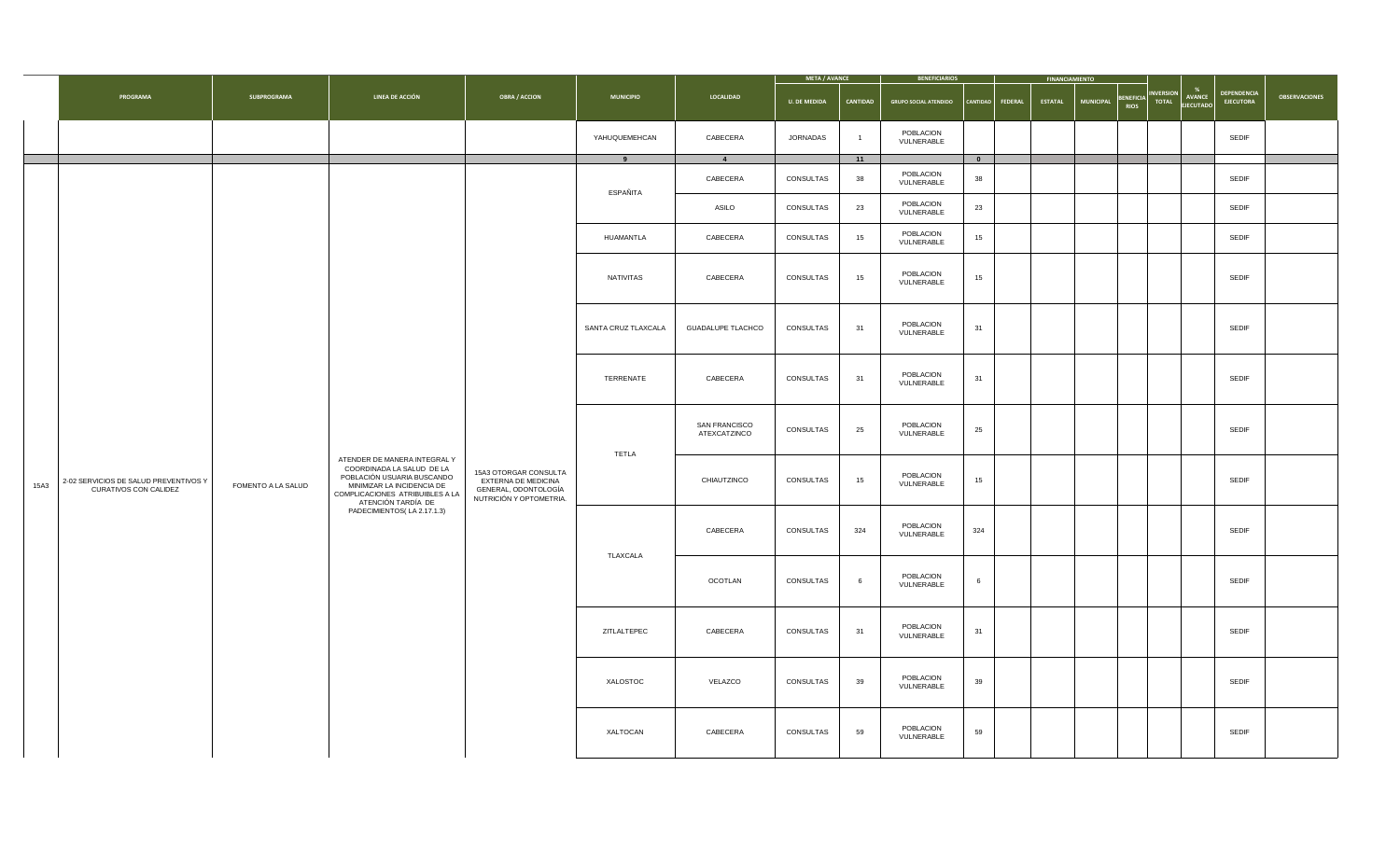|                 |                    |                 |                      |                            |                                   | META / AVANCE       |                 | <b>BENEFICIARIOS</b>                       |                 | <b>FINANCIAMIENTO</b> |                  |                     |                    |                      |
|-----------------|--------------------|-----------------|----------------------|----------------------------|-----------------------------------|---------------------|-----------------|--------------------------------------------|-----------------|-----------------------|------------------|---------------------|--------------------|----------------------|
| <b>PROGRAMA</b> | <b>SUBPROGRAMA</b> | LINEA DE ACCIÓN | <b>OBRA / ACCION</b> | <b>MUNICIPIO</b>           | <b>LOCALIDAD</b>                  | <b>U. DE MEDIDA</b> | <b>CANTIDAD</b> | GRUPO SOCIAL ATENDIDO   CANTIDAD   FEDERAL |                 | <b>ESTATAL</b>        | <b>MUNICIPAL</b> | BENEFICIA INVERSION | AVANCE DEPENDENCIA | <b>OBSERVACIONES</b> |
|                 |                    |                 |                      | YAHUQUEMEHCAN              | SANTA URSULA ZIMANTEPEC           | CONSULTAS           | 48              | POBLACION<br>VULNERABLE                    | 48              |                       |                  |                     | <b>SEDIF</b>       |                      |
|                 |                    |                 |                      |                            |                                   |                     | 700             |                                            | 700             |                       |                  |                     |                    |                      |
|                 |                    |                 |                      | AMAXAC DE GRO              | CABECERA                          | <b>SESIONES</b>     |                 | <b>ADULTOS MAYORES</b>                     | 31              |                       |                  |                     | <b>SEDIF</b>       |                      |
|                 |                    |                 |                      | ALTLZAYANCA                | <b>FELIPE CARRILLO PUERTO</b>     | <b>SESIONES</b>     |                 | <b>ADULTOS MAYORES</b>                     | 30              |                       |                  |                     | <b>SEDIF</b>       |                      |
|                 |                    |                 |                      |                            | SAN ANTONIO TECOPILCO             | <b>SESIONES</b>     |                 | <b>ADULTOS MAYORES</b>                     | 15              |                       |                  |                     | <b>SEDIF</b>       |                      |
|                 |                    |                 |                      | APIZACO                    | CABECERA                          | <b>SESIONES</b>     |                 | <b>ADULTOS MAYORES</b>                     | 26              |                       |                  |                     | <b>SEDIF</b>       |                      |
|                 |                    |                 |                      |                            | CABECERA                          | <b>SESIONES</b>     |                 | ADULTOS MAYORES                            | 16              |                       |                  |                     | <b>SEDIF</b>       |                      |
|                 |                    |                 |                      | CALPULALPAN                | <b>MAZAPA</b>                     | <b>SESIONES</b>     |                 | ADULTOS MAYORES                            | 18              |                       |                  |                     | <b>SEDIF</b>       |                      |
|                 |                    |                 |                      |                            | <b>SAN MARCOS</b>                 | <b>SESIONES</b>     |                 | ADULTOS MAYORES                            | 19              |                       |                  |                     | <b>SEDIF</b>       |                      |
|                 |                    |                 |                      |                            | CABECERA                          | <b>SESIONES</b>     |                 | ADULTOS MAYORES                            | 15              |                       |                  |                     | <b>SEDIF</b>       |                      |
|                 |                    |                 |                      | MUÑOZ DE DOMINGO<br>ARENAS | GUADALUPE CUAHUTENCO              | <b>SESIONES</b>     |                 | ADULTOS MAYORES                            |                 |                       |                  |                     | <b>SEDIF</b>       |                      |
|                 |                    |                 |                      |                            | CUAMATZINCO                       | <b>SESIONES</b>     |                 | ADULTOS MAYORES                            |                 |                       |                  |                     | <b>SEDIF</b>       |                      |
|                 |                    |                 |                      |                            | <b>CHIPILA</b>                    | <b>SESIONES</b>     |                 | ADULTOS MAYORES                            | - 4             |                       |                  |                     | <b>SEDIF</b>       |                      |
|                 |                    |                 |                      | ESPAÑITA                   | CABECERA                          | <b>SESIONES</b>     |                 | ADULTOS MAYORES                            | 17              |                       |                  |                     | <b>SEDIF</b>       |                      |
|                 |                    |                 |                      | HUAMANTLA                  | <b>EL CARMEN</b><br>XALPATLAHUAYA | <b>SESIONES</b>     |                 | ADULTOS MAYORES                            |                 |                       |                  |                     | <b>SEDIF</b>       |                      |
|                 |                    |                 |                      |                            | CABECERA                          | <b>SESIONES</b>     |                 | ADULTOS MAYORES                            | 33              |                       |                  |                     | <b>SEDIF</b>       |                      |
|                 |                    |                 |                      |                            | SAN SIMEON XIPETZINCO             | <b>SESIONES</b>     |                 | ADULTOS MAYORES                            | 16              |                       |                  |                     | <b>SEDIF</b>       |                      |
|                 |                    |                 |                      |                            | SAN DIEGO RECOVA                  | <b>SESIONES</b>     |                 | ADULTOS MAYORES                            | 10              |                       |                  |                     | <b>SEDIF</b>       |                      |
|                 |                    |                 |                      | HUEYOTLIPAN                | <b>IGNACIO ZARAGOZA</b>           | <b>SESIONES</b>     |                 | ADULTOS MAYORES                            | 28              |                       |                  |                     | <b>SEDIF</b>       |                      |
|                 |                    |                 |                      |                            | SANTIAGO TLALPAN                  | <b>SESIONES</b>     |                 | ADULTOS MAYORES                            | $6\overline{6}$ |                       |                  |                     | <b>SEDIF</b>       |                      |
|                 |                    |                 |                      |                            | SAN LORENZO TECHALOTE             | <b>SESIONES</b>     |                 | ADULTOS MAYORES                            | $6\overline{6}$ |                       |                  |                     | <b>SEDIF</b>       |                      |
|                 |                    |                 |                      |                            | SAN MANUEL TLALPAN                | <b>SESIONES</b>     |                 | ADULTOS MAYORES                            | 12              |                       |                  |                     | <b>SEDIF</b>       |                      |
|                 |                    |                 |                      |                            | ADOLFO LOPEZ MATEOS               | <b>SESIONES</b>     |                 | ADULTOS MAYORES                            | 16              |                       |                  |                     | <b>SEDIF</b>       |                      |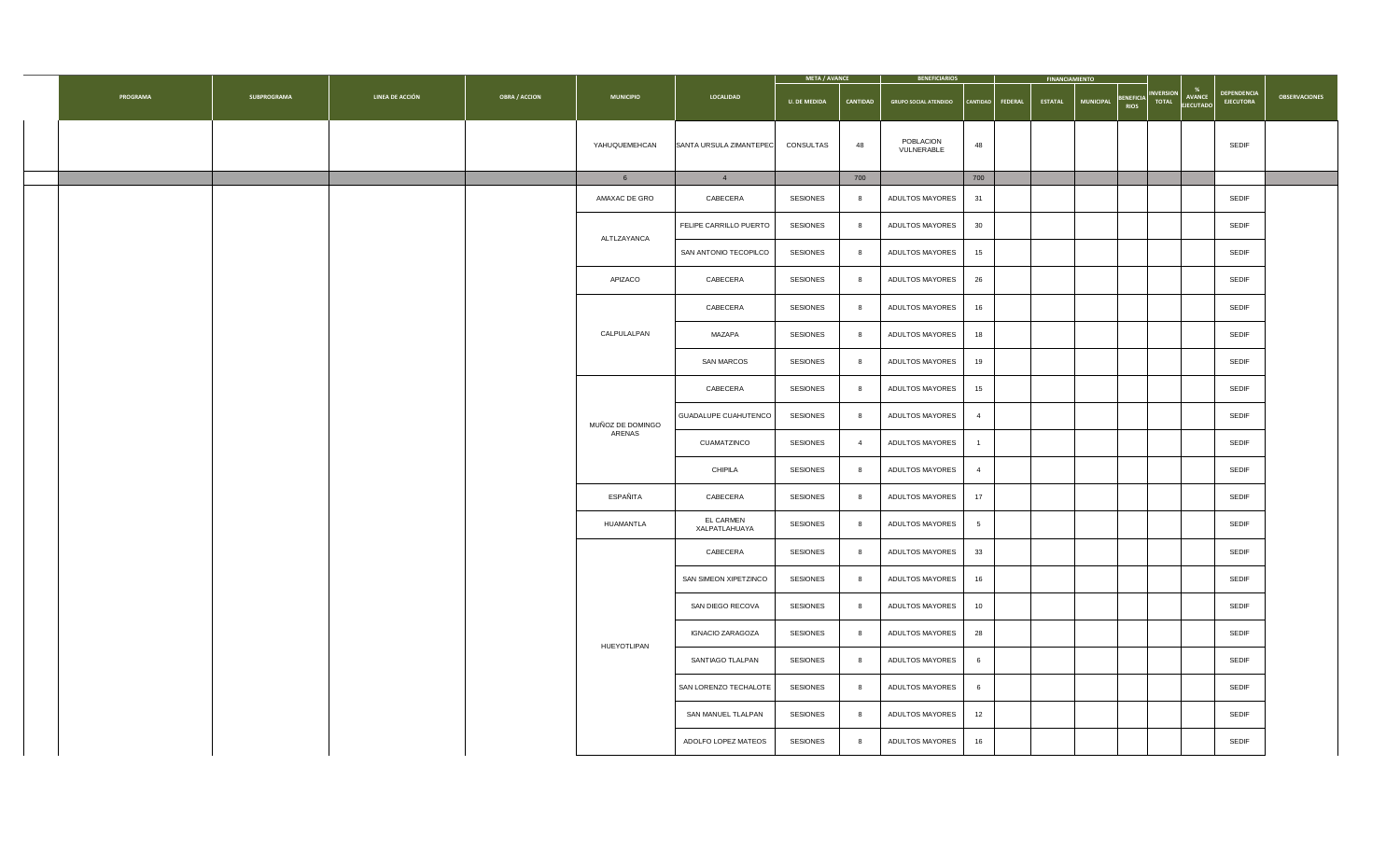| <b>DEPENDENCIA</b><br>BENEFICIA INVERSION<br><b>AVANCE</b><br><b>PROGRAMA</b><br><b>OBSERVACIONES</b><br><b>LINEA DE ACCIÓN</b><br><b>LOCALIDAD</b><br><b>SUBPROGRAMA</b><br><b>OBRA / ACCION</b><br><b>MUNICIPIO</b><br><b>EJECUTORA</b><br><b>U. DE MEDIDA</b><br><b>CANTIDAD</b><br><b>GRUPO SOCIAL ATENDIDO</b><br><b>ESTATAL</b><br><b>MUNICIPAL</b><br>  CANTIDAD   FEDERAL  <br><b>EJECUTADO</b><br><b>SESIONES</b><br><b>SEDIF</b><br>MAZATECOCHCO<br>CABACERA<br>ADULTOS MAYORES<br>18<br>CABECERA<br><b>SESIONES</b><br><b>SEDIF</b><br><b>ADULTOS MAYORES</b><br>17<br>TEPETITLA DE LARDIZABAL<br><b>SESIONES</b><br><b>SEDIF</b><br>VILLALTA<br><b>ADULTOS MAYORES</b><br>12<br>CABECERA<br><b>SESIONES</b><br><b>SEDIF</b><br>NANACAMILPA<br>ADULTOS MAYORES<br>13<br><b>SESIONES</b><br>30<br><b>SEDIF</b><br>CABECERA<br><b>ADULTOS MAYORES</b><br>FORTALECER LOS PROGRAMAS DE<br>NATIVITAS<br>16A4 SESIONES DE ACTIVACIÓN<br>ATENCIÓN INTEGRAL A LA SALUD DEL<br>2-02 SERVICIOS DE SALUD PREVENTIVOS Y<br>FISICA REALIZADA POR<br><b>16A4</b><br><b>SESIONES</b><br><b>SEDIF</b><br><b>FOMENTO A LA SALUD</b><br>ADULTO MAYOR CON ESQUEMAS DE<br>SAN MIGUEL DEL MILAGRO<br><b>ADULTOS MAYORES</b><br><b>CURATIVOS CON CALIDEZ</b><br><b>GRUPOS DE ADULTOS</b><br>ACTIVACIÓN FÍSICA E INTEGRACIÓN<br>MAYORES<br>SOCIAL (LA 2.18.3.4)<br><b>SESIONES</b><br><b>SEDIF</b><br>SANTA CRUZ TLAXCALA<br>CABECERA<br><b>ADULTOS MAYORES</b><br>10<br><b>SEDIF</b><br><b>SESIONES</b><br>SAN LUIS TEOLOCHOLCO<br>CABACERA<br><b>ADULTOS MAYORES</b><br>16<br><b>SEDIF</b><br>TETLA DE LA SOLIDARIDAD<br>CABECERA<br><b>SESIONES</b><br>ADULTOS MAYORES<br>19<br>23<br><b>SEDIF</b><br>TETLATLAHUCA<br><b>CABECERA</b><br><b>SESIONES</b><br><b>ADULTOS MAYORES</b><br><b>SEDIF</b><br>SAN DIEGO METEPEC<br><b>SESIONES</b><br><b>ADULTOS MAYORES</b><br>14<br>SAN BUENA VENTURA<br><b>SESIONES</b><br><b>SEDIF</b><br><b>ADULTOS MAYORES</b><br>12<br>ATEMPAN<br><b>SEDIF</b><br><b>SESIONES</b><br><b>SAN GABRIEL CUAHUTLA</b><br>ADULTOS MAYORES<br><b>SEDIF</b><br><b>SESIONES</b><br>SAN ESTEBAN TIZATLAN<br>ADULTOS MAYORES<br>10<br><b>SEDIF</b><br><b>SESIONES</b><br>SAN HIPOLITO CHIMALPA<br><b>ADULTOS MAYORES</b><br>19<br><b>SESIONES</b><br><b>SEDIF</b><br>TLAXCALA<br>SAN SEBASTIAN ATLAHAPA<br><b>ADULTOS MAYORES</b><br>16<br><b>SAN LUCAS</b><br><b>SESIONES</b><br><b>SEDIF</b><br><b>ADULTOS MAYORES</b><br>$5\overline{)}$<br>CUAHUTELULPAN<br><b>TEPEHITEC</b><br><b>SESIONES</b><br><b>SEDIF</b><br>ADULTOS MAYORES<br>6<br>22<br><b>SEDIF</b><br><b>SESIONES</b><br>ADULTOS MAYORES<br>ACUITLAPILCO<br><b>SEDIF</b><br><b>SESIONES</b><br>ADULTOS MAYORES<br><b>SAN GABRIEL CUAHUTLA</b><br><b>SEDIF</b><br><b>SESIONES</b><br><b>SAN GABRIEL CUAHUTLA</b><br>ADULTOS MAYORES<br>19<br><b>SEDIF</b><br><b>SESIONES</b><br>SANTA BARBARA<br>ADULTOS MAYORES<br>-8<br><b>SEDIF</b><br><b>SESIONES</b><br>ADULTOS MAYORES<br><b>CUAUTLA</b><br>$5\overline{)}$<br><b>XALTOCAN</b><br><b>SEDIF</b><br><b>SESIONES</b><br>ADULTOS MAYORES<br>SAN JOSE TEXOPA |  |  |  | <b>META / AVANCE</b> | <b>BENEFICIARIOS</b> | <b>FINANCIAMIENTO</b> |  |  |
|----------------------------------------------------------------------------------------------------------------------------------------------------------------------------------------------------------------------------------------------------------------------------------------------------------------------------------------------------------------------------------------------------------------------------------------------------------------------------------------------------------------------------------------------------------------------------------------------------------------------------------------------------------------------------------------------------------------------------------------------------------------------------------------------------------------------------------------------------------------------------------------------------------------------------------------------------------------------------------------------------------------------------------------------------------------------------------------------------------------------------------------------------------------------------------------------------------------------------------------------------------------------------------------------------------------------------------------------------------------------------------------------------------------------------------------------------------------------------------------------------------------------------------------------------------------------------------------------------------------------------------------------------------------------------------------------------------------------------------------------------------------------------------------------------------------------------------------------------------------------------------------------------------------------------------------------------------------------------------------------------------------------------------------------------------------------------------------------------------------------------------------------------------------------------------------------------------------------------------------------------------------------------------------------------------------------------------------------------------------------------------------------------------------------------------------------------------------------------------------------------------------------------------------------------------------------------------------------------------------------------------------------------------------------------------------------------------------------------------------------------------------------------------------------------------------------------------------------------------------------------------------------------------------------------------------------------------------------------------------------------------------------------------------------------------------------------------------|--|--|--|----------------------|----------------------|-----------------------|--|--|
|                                                                                                                                                                                                                                                                                                                                                                                                                                                                                                                                                                                                                                                                                                                                                                                                                                                                                                                                                                                                                                                                                                                                                                                                                                                                                                                                                                                                                                                                                                                                                                                                                                                                                                                                                                                                                                                                                                                                                                                                                                                                                                                                                                                                                                                                                                                                                                                                                                                                                                                                                                                                                                                                                                                                                                                                                                                                                                                                                                                                                                                                                        |  |  |  |                      |                      |                       |  |  |
|                                                                                                                                                                                                                                                                                                                                                                                                                                                                                                                                                                                                                                                                                                                                                                                                                                                                                                                                                                                                                                                                                                                                                                                                                                                                                                                                                                                                                                                                                                                                                                                                                                                                                                                                                                                                                                                                                                                                                                                                                                                                                                                                                                                                                                                                                                                                                                                                                                                                                                                                                                                                                                                                                                                                                                                                                                                                                                                                                                                                                                                                                        |  |  |  |                      |                      |                       |  |  |
|                                                                                                                                                                                                                                                                                                                                                                                                                                                                                                                                                                                                                                                                                                                                                                                                                                                                                                                                                                                                                                                                                                                                                                                                                                                                                                                                                                                                                                                                                                                                                                                                                                                                                                                                                                                                                                                                                                                                                                                                                                                                                                                                                                                                                                                                                                                                                                                                                                                                                                                                                                                                                                                                                                                                                                                                                                                                                                                                                                                                                                                                                        |  |  |  |                      |                      |                       |  |  |
|                                                                                                                                                                                                                                                                                                                                                                                                                                                                                                                                                                                                                                                                                                                                                                                                                                                                                                                                                                                                                                                                                                                                                                                                                                                                                                                                                                                                                                                                                                                                                                                                                                                                                                                                                                                                                                                                                                                                                                                                                                                                                                                                                                                                                                                                                                                                                                                                                                                                                                                                                                                                                                                                                                                                                                                                                                                                                                                                                                                                                                                                                        |  |  |  |                      |                      |                       |  |  |
|                                                                                                                                                                                                                                                                                                                                                                                                                                                                                                                                                                                                                                                                                                                                                                                                                                                                                                                                                                                                                                                                                                                                                                                                                                                                                                                                                                                                                                                                                                                                                                                                                                                                                                                                                                                                                                                                                                                                                                                                                                                                                                                                                                                                                                                                                                                                                                                                                                                                                                                                                                                                                                                                                                                                                                                                                                                                                                                                                                                                                                                                                        |  |  |  |                      |                      |                       |  |  |
|                                                                                                                                                                                                                                                                                                                                                                                                                                                                                                                                                                                                                                                                                                                                                                                                                                                                                                                                                                                                                                                                                                                                                                                                                                                                                                                                                                                                                                                                                                                                                                                                                                                                                                                                                                                                                                                                                                                                                                                                                                                                                                                                                                                                                                                                                                                                                                                                                                                                                                                                                                                                                                                                                                                                                                                                                                                                                                                                                                                                                                                                                        |  |  |  |                      |                      |                       |  |  |
|                                                                                                                                                                                                                                                                                                                                                                                                                                                                                                                                                                                                                                                                                                                                                                                                                                                                                                                                                                                                                                                                                                                                                                                                                                                                                                                                                                                                                                                                                                                                                                                                                                                                                                                                                                                                                                                                                                                                                                                                                                                                                                                                                                                                                                                                                                                                                                                                                                                                                                                                                                                                                                                                                                                                                                                                                                                                                                                                                                                                                                                                                        |  |  |  |                      |                      |                       |  |  |
|                                                                                                                                                                                                                                                                                                                                                                                                                                                                                                                                                                                                                                                                                                                                                                                                                                                                                                                                                                                                                                                                                                                                                                                                                                                                                                                                                                                                                                                                                                                                                                                                                                                                                                                                                                                                                                                                                                                                                                                                                                                                                                                                                                                                                                                                                                                                                                                                                                                                                                                                                                                                                                                                                                                                                                                                                                                                                                                                                                                                                                                                                        |  |  |  |                      |                      |                       |  |  |
|                                                                                                                                                                                                                                                                                                                                                                                                                                                                                                                                                                                                                                                                                                                                                                                                                                                                                                                                                                                                                                                                                                                                                                                                                                                                                                                                                                                                                                                                                                                                                                                                                                                                                                                                                                                                                                                                                                                                                                                                                                                                                                                                                                                                                                                                                                                                                                                                                                                                                                                                                                                                                                                                                                                                                                                                                                                                                                                                                                                                                                                                                        |  |  |  |                      |                      |                       |  |  |
|                                                                                                                                                                                                                                                                                                                                                                                                                                                                                                                                                                                                                                                                                                                                                                                                                                                                                                                                                                                                                                                                                                                                                                                                                                                                                                                                                                                                                                                                                                                                                                                                                                                                                                                                                                                                                                                                                                                                                                                                                                                                                                                                                                                                                                                                                                                                                                                                                                                                                                                                                                                                                                                                                                                                                                                                                                                                                                                                                                                                                                                                                        |  |  |  |                      |                      |                       |  |  |
|                                                                                                                                                                                                                                                                                                                                                                                                                                                                                                                                                                                                                                                                                                                                                                                                                                                                                                                                                                                                                                                                                                                                                                                                                                                                                                                                                                                                                                                                                                                                                                                                                                                                                                                                                                                                                                                                                                                                                                                                                                                                                                                                                                                                                                                                                                                                                                                                                                                                                                                                                                                                                                                                                                                                                                                                                                                                                                                                                                                                                                                                                        |  |  |  |                      |                      |                       |  |  |
|                                                                                                                                                                                                                                                                                                                                                                                                                                                                                                                                                                                                                                                                                                                                                                                                                                                                                                                                                                                                                                                                                                                                                                                                                                                                                                                                                                                                                                                                                                                                                                                                                                                                                                                                                                                                                                                                                                                                                                                                                                                                                                                                                                                                                                                                                                                                                                                                                                                                                                                                                                                                                                                                                                                                                                                                                                                                                                                                                                                                                                                                                        |  |  |  |                      |                      |                       |  |  |
|                                                                                                                                                                                                                                                                                                                                                                                                                                                                                                                                                                                                                                                                                                                                                                                                                                                                                                                                                                                                                                                                                                                                                                                                                                                                                                                                                                                                                                                                                                                                                                                                                                                                                                                                                                                                                                                                                                                                                                                                                                                                                                                                                                                                                                                                                                                                                                                                                                                                                                                                                                                                                                                                                                                                                                                                                                                                                                                                                                                                                                                                                        |  |  |  |                      |                      |                       |  |  |
|                                                                                                                                                                                                                                                                                                                                                                                                                                                                                                                                                                                                                                                                                                                                                                                                                                                                                                                                                                                                                                                                                                                                                                                                                                                                                                                                                                                                                                                                                                                                                                                                                                                                                                                                                                                                                                                                                                                                                                                                                                                                                                                                                                                                                                                                                                                                                                                                                                                                                                                                                                                                                                                                                                                                                                                                                                                                                                                                                                                                                                                                                        |  |  |  |                      |                      |                       |  |  |
|                                                                                                                                                                                                                                                                                                                                                                                                                                                                                                                                                                                                                                                                                                                                                                                                                                                                                                                                                                                                                                                                                                                                                                                                                                                                                                                                                                                                                                                                                                                                                                                                                                                                                                                                                                                                                                                                                                                                                                                                                                                                                                                                                                                                                                                                                                                                                                                                                                                                                                                                                                                                                                                                                                                                                                                                                                                                                                                                                                                                                                                                                        |  |  |  |                      |                      |                       |  |  |
|                                                                                                                                                                                                                                                                                                                                                                                                                                                                                                                                                                                                                                                                                                                                                                                                                                                                                                                                                                                                                                                                                                                                                                                                                                                                                                                                                                                                                                                                                                                                                                                                                                                                                                                                                                                                                                                                                                                                                                                                                                                                                                                                                                                                                                                                                                                                                                                                                                                                                                                                                                                                                                                                                                                                                                                                                                                                                                                                                                                                                                                                                        |  |  |  |                      |                      |                       |  |  |
|                                                                                                                                                                                                                                                                                                                                                                                                                                                                                                                                                                                                                                                                                                                                                                                                                                                                                                                                                                                                                                                                                                                                                                                                                                                                                                                                                                                                                                                                                                                                                                                                                                                                                                                                                                                                                                                                                                                                                                                                                                                                                                                                                                                                                                                                                                                                                                                                                                                                                                                                                                                                                                                                                                                                                                                                                                                                                                                                                                                                                                                                                        |  |  |  |                      |                      |                       |  |  |
|                                                                                                                                                                                                                                                                                                                                                                                                                                                                                                                                                                                                                                                                                                                                                                                                                                                                                                                                                                                                                                                                                                                                                                                                                                                                                                                                                                                                                                                                                                                                                                                                                                                                                                                                                                                                                                                                                                                                                                                                                                                                                                                                                                                                                                                                                                                                                                                                                                                                                                                                                                                                                                                                                                                                                                                                                                                                                                                                                                                                                                                                                        |  |  |  |                      |                      |                       |  |  |
|                                                                                                                                                                                                                                                                                                                                                                                                                                                                                                                                                                                                                                                                                                                                                                                                                                                                                                                                                                                                                                                                                                                                                                                                                                                                                                                                                                                                                                                                                                                                                                                                                                                                                                                                                                                                                                                                                                                                                                                                                                                                                                                                                                                                                                                                                                                                                                                                                                                                                                                                                                                                                                                                                                                                                                                                                                                                                                                                                                                                                                                                                        |  |  |  |                      |                      |                       |  |  |
|                                                                                                                                                                                                                                                                                                                                                                                                                                                                                                                                                                                                                                                                                                                                                                                                                                                                                                                                                                                                                                                                                                                                                                                                                                                                                                                                                                                                                                                                                                                                                                                                                                                                                                                                                                                                                                                                                                                                                                                                                                                                                                                                                                                                                                                                                                                                                                                                                                                                                                                                                                                                                                                                                                                                                                                                                                                                                                                                                                                                                                                                                        |  |  |  |                      |                      |                       |  |  |
|                                                                                                                                                                                                                                                                                                                                                                                                                                                                                                                                                                                                                                                                                                                                                                                                                                                                                                                                                                                                                                                                                                                                                                                                                                                                                                                                                                                                                                                                                                                                                                                                                                                                                                                                                                                                                                                                                                                                                                                                                                                                                                                                                                                                                                                                                                                                                                                                                                                                                                                                                                                                                                                                                                                                                                                                                                                                                                                                                                                                                                                                                        |  |  |  |                      |                      |                       |  |  |
|                                                                                                                                                                                                                                                                                                                                                                                                                                                                                                                                                                                                                                                                                                                                                                                                                                                                                                                                                                                                                                                                                                                                                                                                                                                                                                                                                                                                                                                                                                                                                                                                                                                                                                                                                                                                                                                                                                                                                                                                                                                                                                                                                                                                                                                                                                                                                                                                                                                                                                                                                                                                                                                                                                                                                                                                                                                                                                                                                                                                                                                                                        |  |  |  |                      |                      |                       |  |  |
|                                                                                                                                                                                                                                                                                                                                                                                                                                                                                                                                                                                                                                                                                                                                                                                                                                                                                                                                                                                                                                                                                                                                                                                                                                                                                                                                                                                                                                                                                                                                                                                                                                                                                                                                                                                                                                                                                                                                                                                                                                                                                                                                                                                                                                                                                                                                                                                                                                                                                                                                                                                                                                                                                                                                                                                                                                                                                                                                                                                                                                                                                        |  |  |  |                      |                      |                       |  |  |
|                                                                                                                                                                                                                                                                                                                                                                                                                                                                                                                                                                                                                                                                                                                                                                                                                                                                                                                                                                                                                                                                                                                                                                                                                                                                                                                                                                                                                                                                                                                                                                                                                                                                                                                                                                                                                                                                                                                                                                                                                                                                                                                                                                                                                                                                                                                                                                                                                                                                                                                                                                                                                                                                                                                                                                                                                                                                                                                                                                                                                                                                                        |  |  |  |                      |                      |                       |  |  |
|                                                                                                                                                                                                                                                                                                                                                                                                                                                                                                                                                                                                                                                                                                                                                                                                                                                                                                                                                                                                                                                                                                                                                                                                                                                                                                                                                                                                                                                                                                                                                                                                                                                                                                                                                                                                                                                                                                                                                                                                                                                                                                                                                                                                                                                                                                                                                                                                                                                                                                                                                                                                                                                                                                                                                                                                                                                                                                                                                                                                                                                                                        |  |  |  |                      |                      |                       |  |  |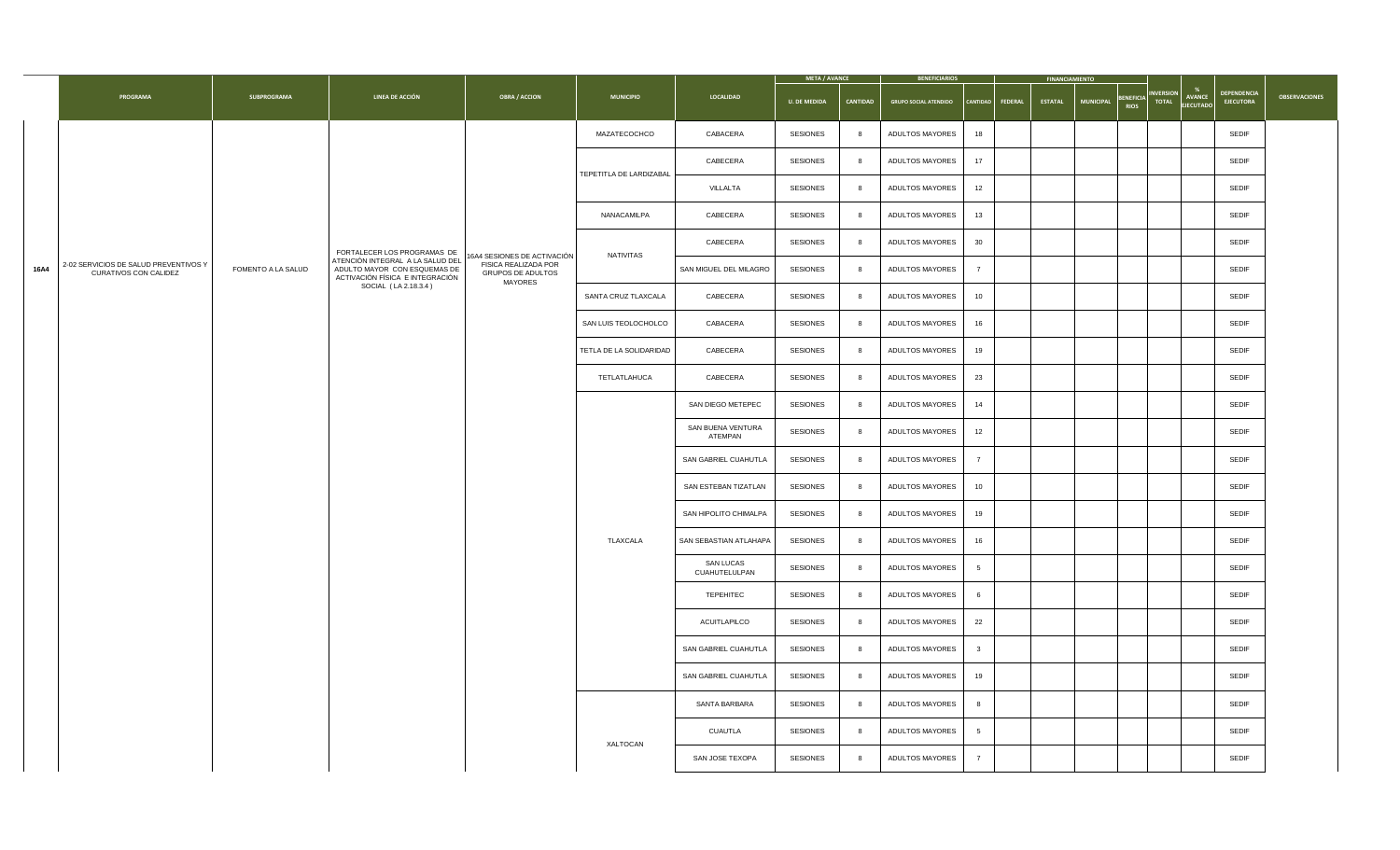|      |                                                                       |                           |                                                                                                                                                            |                                                                   |                                          |                          | <b>META / AVANCE</b> |                          | <b>BENEFICIARIOS</b>         |                          | <b>FINANCIAMIENTO</b> |                               |                                                        |                      |
|------|-----------------------------------------------------------------------|---------------------------|------------------------------------------------------------------------------------------------------------------------------------------------------------|-------------------------------------------------------------------|------------------------------------------|--------------------------|----------------------|--------------------------|------------------------------|--------------------------|-----------------------|-------------------------------|--------------------------------------------------------|----------------------|
|      | <b>PROGRAMA</b>                                                       | <b>SUBPROGRAMA</b>        | <b>LINEA DE ACCIÓN</b>                                                                                                                                     | <b>OBRA / ACCION</b>                                              | <b>MUNICIPIO</b>                         | LOCALIDAD                | <b>U. DE MEDIDA</b>  | <b>CANTIDAD</b>          | <b>GRUPO SOCIAL ATENDIDO</b> | $ $ Cantidad $ $ Federal | <b>ESTATAL</b>        | MUNICIPAL BENEFICIA INVERSION | <b>DEPENDENCIA</b><br>TOTAL AVANCE<br><b>EJECUTORA</b> | <b>OBSERVACIONES</b> |
|      |                                                                       |                           |                                                                                                                                                            |                                                                   |                                          | <b>TOPILCO DE JUAREZ</b> | <b>SESIONES</b>      |                          | <b>ADULTOS MAYORES</b>       |                          |                       |                               | <b>SEDIF</b>                                           |                      |
|      |                                                                       |                           |                                                                                                                                                            |                                                                   |                                          | <b>CABECERA1</b>         | <b>SESIONES</b>      |                          | <b>ADULTOS MAYORES</b>       | 59                       |                       |                               | <b>SEDIF</b>                                           |                      |
|      |                                                                       |                           |                                                                                                                                                            |                                                                   | XICOHTZINCO                              | <b>CABECERA 2</b>        | <b>SESIONES</b>      |                          | <b>ADULTOS MAYORES</b>       | 19                       |                       |                               | <b>SEDIF</b>                                           |                      |
|      |                                                                       |                           |                                                                                                                                                            |                                                                   |                                          | CABECERA 3               | <b>SESIONES</b>      |                          | <b>ADULTOS MAYORES</b>       | 19                       |                       |                               | <b>SEDIF</b>                                           |                      |
|      |                                                                       |                           |                                                                                                                                                            |                                                                   | SAN JUAN HUACTZINCO                      | CABECERA                 | <b>SESIONES</b>      |                          | <b>ADULTOS MAYORES</b>       | $\overline{z}$           |                       |                               | <b>SEDIF</b>                                           |                      |
|      |                                                                       |                           |                                                                                                                                                            |                                                                   | SAN LUCAS TECOPILCO                      | CABECERA                 | <b>SESIONES</b>      |                          | <b>ADULTOS MAYORES</b>       | $\overline{7}$           |                       |                               | <b>SEDIF</b>                                           |                      |
|      |                                                                       |                           |                                                                                                                                                            |                                                                   | <b>SANTA CATARINA</b><br><b>AYOMETLA</b> | CABECERA                 | <b>SESIONES</b>      |                          | <b>ADULTOS MAYORES</b>       | $\overline{4}$           |                       |                               | <b>SEDIF</b>                                           |                      |
|      |                                                                       |                           |                                                                                                                                                            |                                                                   | SANTA CRUZ QUILEHTLA                     | CABECERA                 | <b>SESIONES</b>      |                          | ADULTOS MAYORES              | 17                       |                       |                               | <b>SEDIF</b>                                           |                      |
|      |                                                                       |                           |                                                                                                                                                            |                                                                   | 23                                       | 35                       |                      | 420                      |                              | 786                      |                       |                               |                                                        |                      |
| 18A4 | 2-02 SERVICIOS DE SALUD PREVENTIVOS Y<br><b>CURATIVOS CON CALIDEZ</b> | <b>FOMENTO A LA SALUD</b> | FORTALECER LOS PROGRAMAS DE<br>ATENCIÓN INTEGRAL A LA SALUD DEL<br>ADULTO MAYOR CON ESQUEMAS DE<br>ACTIVACIÓN FÍSICA E INTEGRACIÓN<br>SOCIAL (LA 2.18.3.4) | 17A4 REALIZAR ACTIVIDADES<br>RECREATIVAS DEPORTIVAS Y<br>DE SALUD | TLAXCALA                                 | CABECERA                 | <b>ACTIVIDADES</b>   | $\overline{\phantom{0}}$ | <b>ADULTOS MAYORES</b>       | 66                       |                       |                               | <b>SEDIF</b>                                           |                      |
|      |                                                                       |                           |                                                                                                                                                            |                                                                   |                                          | $\mathbf{0}$             |                      | <u>n</u>                 |                              | $\overline{\mathbf{0}}$  |                       |                               |                                                        |                      |
|      |                                                                       |                           |                                                                                                                                                            |                                                                   | SAN PABLO APETATITLAN                    | CABECERA                 | <b>VISITAS</b>       | $\overline{\mathbf{1}}$  | <b>ADULTOS MAYORES</b>       | 16                       |                       |                               | <b>SEDIF</b>                                           |                      |
|      |                                                                       |                           |                                                                                                                                                            |                                                                   | ALTLZAYANCA                              | CABECERA                 | <b>VISITAS</b>       | $\overline{\mathbf{1}}$  | <b>ADULTOS MAYORES</b>       | 17                       |                       |                               | <b>SEDIF</b>                                           |                      |
|      |                                                                       |                           |                                                                                                                                                            |                                                                   | CALPULALPAN                              | CABECERA                 | <b>VISITAS</b>       | $\overline{\mathbf{1}}$  | <b>ADULTOS MAYORES</b>       | 13                       |                       |                               | <b>SEDIF</b>                                           |                      |
|      |                                                                       |                           |                                                                                                                                                            |                                                                   | MUÑOZ DE DOMINGO<br>ARENAS               | CABECERA                 | <b>VISITAS</b>       | $\overline{\mathbf{1}}$  | <b>ADULTOS MAYORES</b>       | 11                       |                       |                               | <b>SEDIF</b>                                           |                      |
|      |                                                                       |                           |                                                                                                                                                            |                                                                   | ESPAÑITA                                 | CABECERA                 | <b>VISITAS</b>       | - 1                      | <b>ADULTOS MAYORES</b>       | 10                       |                       |                               | <b>SEDIF</b>                                           |                      |
|      |                                                                       |                           |                                                                                                                                                            |                                                                   |                                          | CHAPULTEPEC              | <b>VISITAS</b>       | $\overline{\mathbf{1}}$  | <b>ADULTOS MAYORES</b>       | $5\overline{)}$          |                       |                               | <b>SEDIF</b>                                           |                      |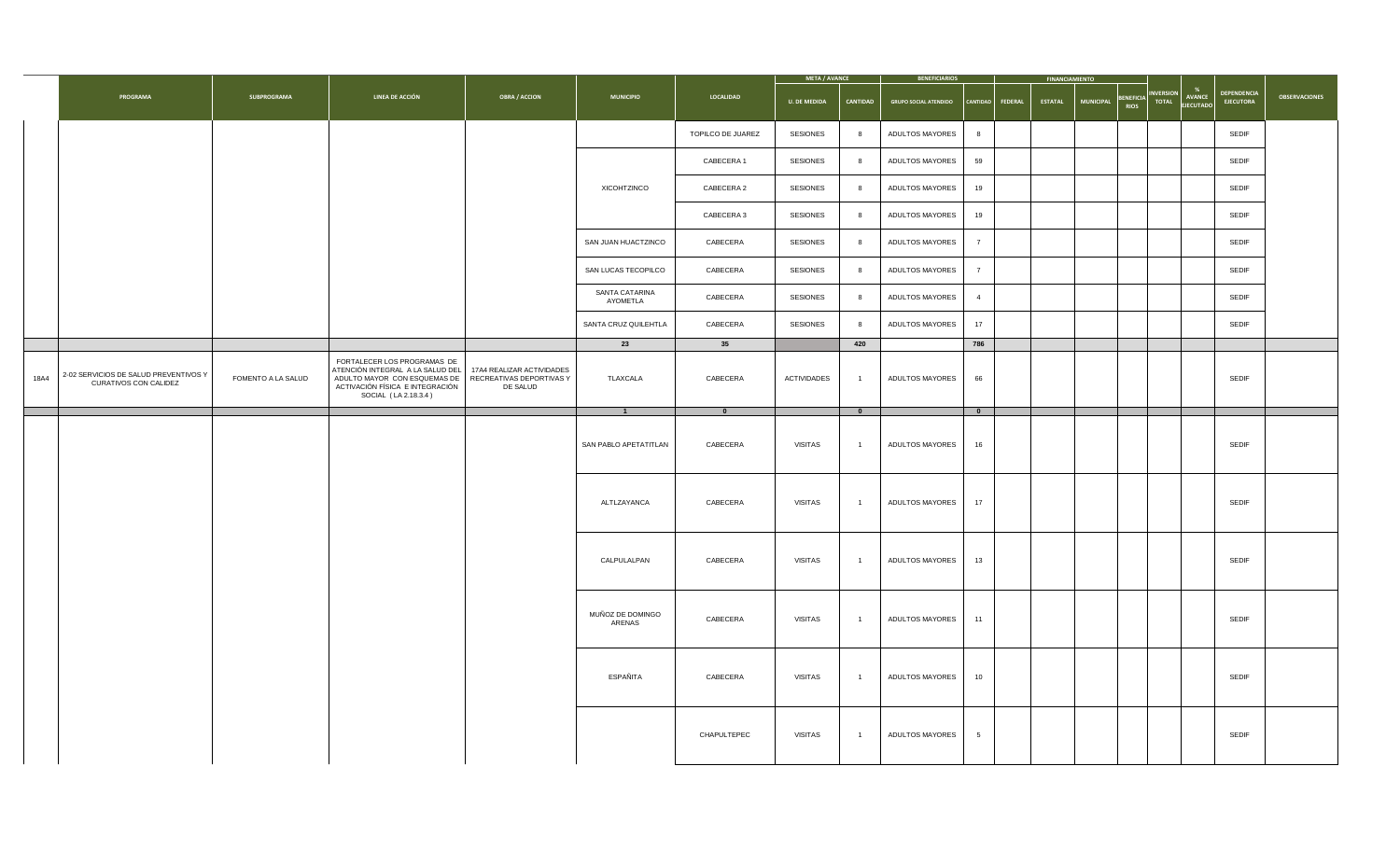|      |                                                                       |                    |                                                                                                                                                            |                                                                 |                                           |                                      | <b>META / AVANCE</b> |                 | <b>BENEFICIARIOS</b>         |                    | <b>FINANCIAMIENTO</b>                                                  |                                               |                                        |                      |
|------|-----------------------------------------------------------------------|--------------------|------------------------------------------------------------------------------------------------------------------------------------------------------------|-----------------------------------------------------------------|-------------------------------------------|--------------------------------------|----------------------|-----------------|------------------------------|--------------------|------------------------------------------------------------------------|-----------------------------------------------|----------------------------------------|----------------------|
|      | <b>PROGRAMA</b>                                                       | <b>SUBPROGRAMA</b> | <b>LINEA DE ACCIÓN</b>                                                                                                                                     | <b>OBRA / ACCION</b>                                            | <b>MUNICIPIO</b>                          | LOCALIDAD                            | <b>U. DE MEDIDA</b>  | <b>CANTIDAD</b> | <b>GRUPO SOCIAL ATENDIDO</b> | CANTIDAD   FEDERAL | BENEFICIA <sup>"</sup><br>  RIOS<br><b>ESTATAL</b><br><b>MUNICIPAL</b> | INVERSION<br><b>AVANCE</b><br>TOTAL EJECUTADO | <b>DEPENDENCIA</b><br><b>EJECUTORA</b> | <b>OBSERVACIONES</b> |
|      |                                                                       |                    |                                                                                                                                                            |                                                                 | HUAMANTLA                                 | SAN JOSE XICOHTENCATL                | <b>VISITAS</b>       |                 | <b>ADULTOS MAYORES</b>       | $5\overline{)}$    |                                                                        |                                               | <b>SEDIF</b>                           |                      |
|      |                                                                       |                    |                                                                                                                                                            |                                                                 |                                           | NUEVO CENTRO POBLACIÓN<br>DE MORELOS | <b>VISITAS</b>       |                 | <b>ADULTOS MAYORES</b>       | $5\overline{)}$    |                                                                        |                                               | <b>SEDIF</b>                           |                      |
|      |                                                                       |                    |                                                                                                                                                            |                                                                 |                                           | <b>EL CARMEN</b><br>XALPATLAHUAYA    | <b>VISITAS</b>       |                 | <b>ADULTOS MAYORES</b>       |                    |                                                                        |                                               | <b>SEDIF</b>                           |                      |
|      |                                                                       |                    |                                                                                                                                                            |                                                                 | <b>JOSE MARIA MORELOS</b><br>MAZATECOCHCO | CABECERA                             | <b>VISITAS</b>       |                 | ADULTOS MAYORES              | 10                 |                                                                        |                                               | <b>SEDIF</b>                           |                      |
|      |                                                                       |                    |                                                                                                                                                            |                                                                 | NANACAMILPA                               | CABECERA                             | <b>VISITAS</b>       |                 | <b>ADULTOS MAYORES</b>       | 10                 |                                                                        |                                               | <b>SEDIF</b>                           |                      |
|      |                                                                       |                    |                                                                                                                                                            |                                                                 | SANTA CRUZ TLAXCALA                       | CABECERA                             | <b>VISITAS</b>       |                 | <b>ADULTOS MAYORES</b>       | 11                 |                                                                        |                                               | <b>SEDIF</b>                           |                      |
|      |                                                                       |                    |                                                                                                                                                            |                                                                 |                                           | <b>CABECERA 1</b>                    | <b>VISITAS</b>       |                 | <b>ADULTOS MAYORES</b>       | 9                  |                                                                        |                                               | <b>SEDIF</b>                           |                      |
| 19A4 | 2-02 SERVICIOS DE SALUD PREVENTIVOS Y<br><b>CURATIVOS CON CALIDEZ</b> | FOMENTO A LA SALUD | FORTALECER LOS PROGRAMAS DE<br>ATENCIÓN INTEGRAL A LA SALUD DEL<br>ADULTO MAYOR CON ESQUEMAS DE<br>ACTIVACIÓN FÍSICA E INTEGRACIÓN<br>SOCIAL (LA 2.18.3.4) | 18A4 VISITAR MUSEOS POR<br><b>GRUPOS DE ADULTOS</b><br>MAYORES. | TETLA DE LA SOLIDARIDAD                   | <b>CABECERA 2</b>                    | <b>VISITAS</b>       |                 | <b>ADULTOS MAYORES</b>       | 11                 |                                                                        |                                               | <b>SEDIF</b>                           |                      |
|      |                                                                       |                    |                                                                                                                                                            |                                                                 | TETLATLAHUCA                              | CABECERA                             | <b>VISITAS</b>       |                 | ADULTOS MAYORES              | 8 <sup>8</sup>     |                                                                        |                                               | <b>SEDIF</b>                           |                      |
|      |                                                                       |                    |                                                                                                                                                            |                                                                 | <b>TLAXCALA</b>                           | SAN HIPOLITO CHIMALPA                | <b>VISITAS</b>       | $\sim 10^4$     | ADULTOS MAYORES              | 11                 |                                                                        |                                               | <b>SEDIF</b>                           |                      |
|      |                                                                       |                    |                                                                                                                                                            |                                                                 |                                           | SANTA BARBARA                        | <b>VISITAS</b>       | $\sim 10^4$     | ADULTOS MAYORES              | 10                 |                                                                        |                                               | <b>SEDIF</b>                           |                      |